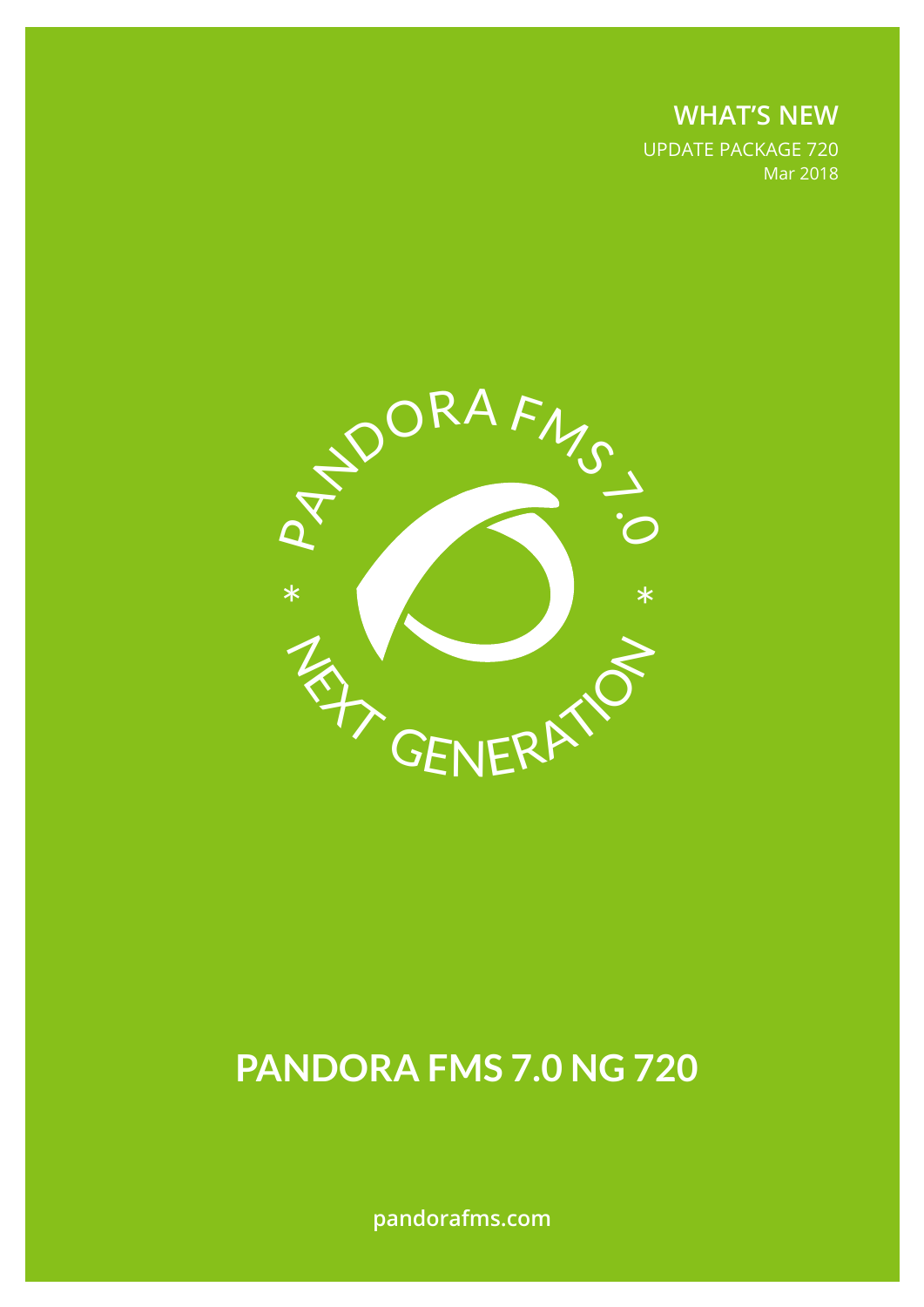

This last update package of Pandora FMS 7.0 NG contains several improvements aas well as visual changes and includes the resolution of some problems. A list of the most important changes can be found below.

## **Metaconsole and large environment enhancements**

|                           | <b>PANDORAFMS</b><br>N T E R P R I S E |          | $\Lambda$<br>Monitoring | Ļ<br><b>Events</b> | ❤<br><b>Reports</b> | $\Box$<br><b>Screens</b> | 部<br>Netflow   | 郘<br><b>Extensions</b><br>Advanced |                            |                  | O <sup>(1)</sup> (3 (admin)<br>Q Search |  |  |
|---------------------------|----------------------------------------|----------|-------------------------|--------------------|---------------------|--------------------------|----------------|------------------------------------|----------------------------|------------------|-----------------------------------------|--|--|
|                           |                                        |          |                         |                    |                     |                          |                | Tree view Tactical view            | Groups view<br>Alerts view |                  | Monitors view Wizard                    |  |  |
|                           |                                        |          |                         |                    |                     | Summary by status        |                |                                    |                            |                  |                                         |  |  |
|                           |                                        | Agents   |                         |                    |                     |                          |                | Modules                            |                            |                  |                                         |  |  |
|                           | 1.25%                                  | 0.94%    | 39.38%                  |                    | 7.16%               | 0.80%                    |                | 82.87%                             | 5.71%                      | 3.46%            |                                         |  |  |
| Total items: 11<br>[0][1] |                                        |          |                         |                    |                     |                          |                |                                    |                            |                  |                                         |  |  |
|                           |                                        | Agents * |                         |                    |                     |                          |                | Modules *                          |                            |                  |                                         |  |  |
|                           | Group or Tag                           |          | Total                   | <b>Unknown</b>     | Not initialised     | critical                 | <b>Unknown</b> | Not initialised                    | Normal                     | Warning Critical | Alert<br>fired                          |  |  |
|                           | All                                    |          | 320                     | 4                  | 3                   | 126                      | 142            | 86                                 | 2061                       | 20               | 178<br>$\mathbf{1}$                     |  |  |
| 畐                         | Applications                           |          | <b>a</b> 80             |                    | $\mathbf{1}$        | 65                       |                | 55                                 | 211                        | 6                | 90                                      |  |  |
| Ξ                         | <b>Databases</b>                       |          | <b>a</b> 15             |                    |                     | 5                        |                |                                    | 158                        | $\overline{2}$   | 5                                       |  |  |
| 嚻                         | Firewalls                              |          | <b>a</b> 15             |                    |                     | 3                        |                |                                    | 161                        | $\mathbf{1}$     | 3                                       |  |  |
| $\widehat{\mathbb{Z}}$    | Network                                |          | <b>0 16</b>             |                    |                     | 4                        |                |                                    | 159                        | $\mathbf{1}$     | 5                                       |  |  |
| ß.                        | <b>Servers</b>                         |          | <b>a</b> 16             |                    | $\mathbf{1}$        | 4                        |                | 3                                  | 155                        |                  | 4                                       |  |  |
| 屇                         | Test3                                  |          | <b>a</b> 15             |                    |                     | 5                        |                |                                    | 158                        | $\mathbf{1}$     | 6                                       |  |  |
| ⊕                         | Unknown                                |          | <b>a</b> 90             | $\overline{4}$     | $\mathbf{1}$        | 16                       | 142            | 25                                 | 373                        | $\overline{2}$   | 37<br>$\mathbf{1}$                      |  |  |
| ⊕                         | Web                                    |          | <b>a</b> 18             |                    |                     | $\overline{7}$           |                | 3                                  | 162                        | $\mathbf{1}$     | 8                                       |  |  |
|                           |                                        |          | <b>a</b> 36             |                    |                     | 12                       |                |                                    | 366                        | 4                | 15                                      |  |  |

**\*** Optimized operation of systems with satellite server and incremental modules.

- **\*** New agent self-provisioning feature to assign an agent to one of Pandora FMS multiple servers within the infrastructure.
- **\*** Corrections in the links to the images in the metaconsole.
- **\*** The creation of the general report template in metaconsole has been improved.
- **\*** We have optimized the self-validation of events in metaconsole.
- **\*** Improvements have been made to the metaconsole API and user management.
- **\*** "Command line snapshot" option included in the metaconsole.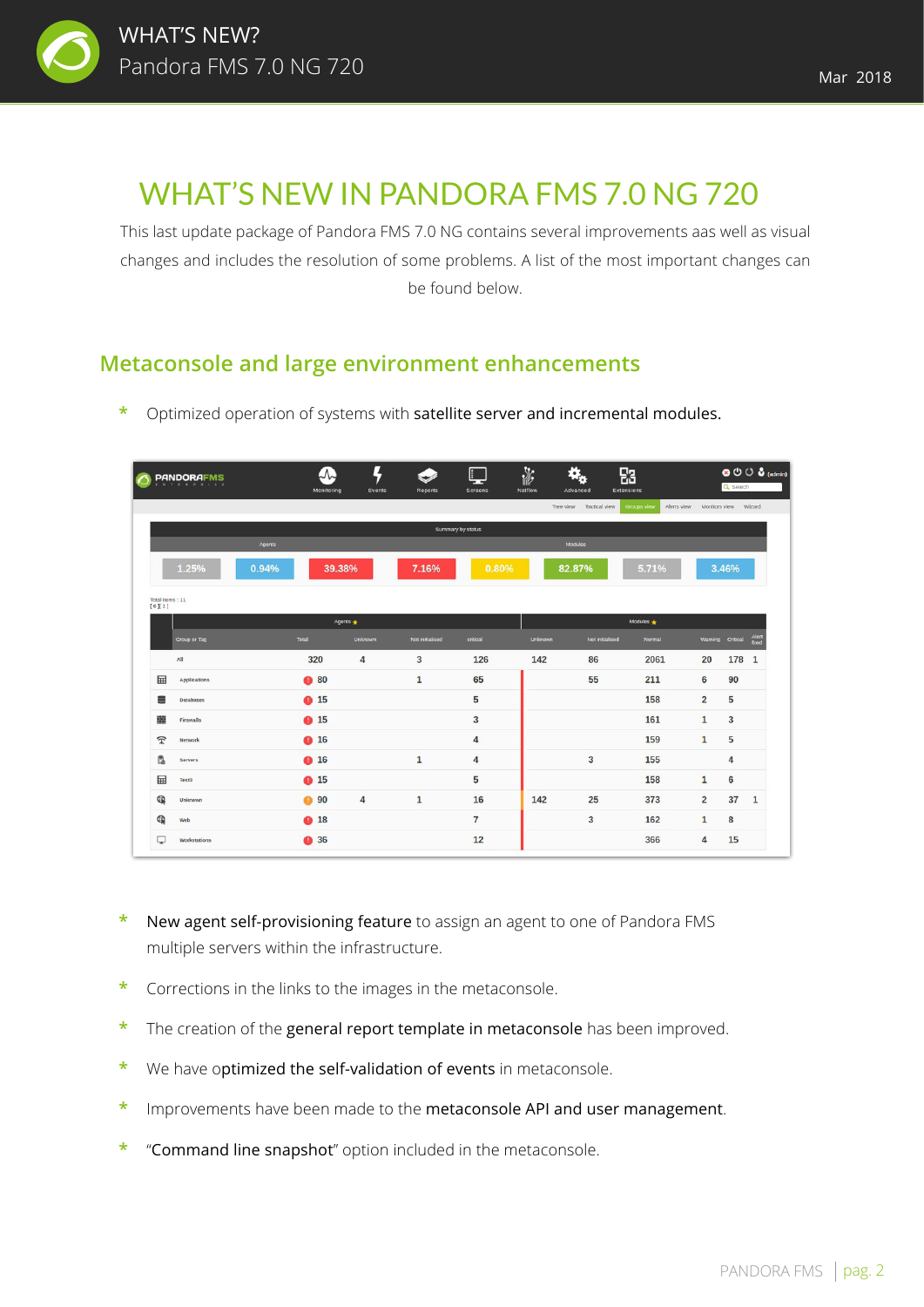

#### **Plugin improvements**

- **\*** Improvements have been made to the MySQL plugin and virtualization plugins: Nutanix, Xen and Vmware.
- **\*** Improvements in plugin server logs.

#### **Graphic improvements**

- **\*** Optimization of group creation.
- **\*** New images for the visual console background.
- **\*** Console auto-refresh and visual console paging has been optimized.
- **\*** Improvements in group display in tree views, fixed menus, custom graphs with the ACL Enterprise enabled, SQL graphs, and graphics with decimal values.



**\*** Optimization of fictitious node relationships.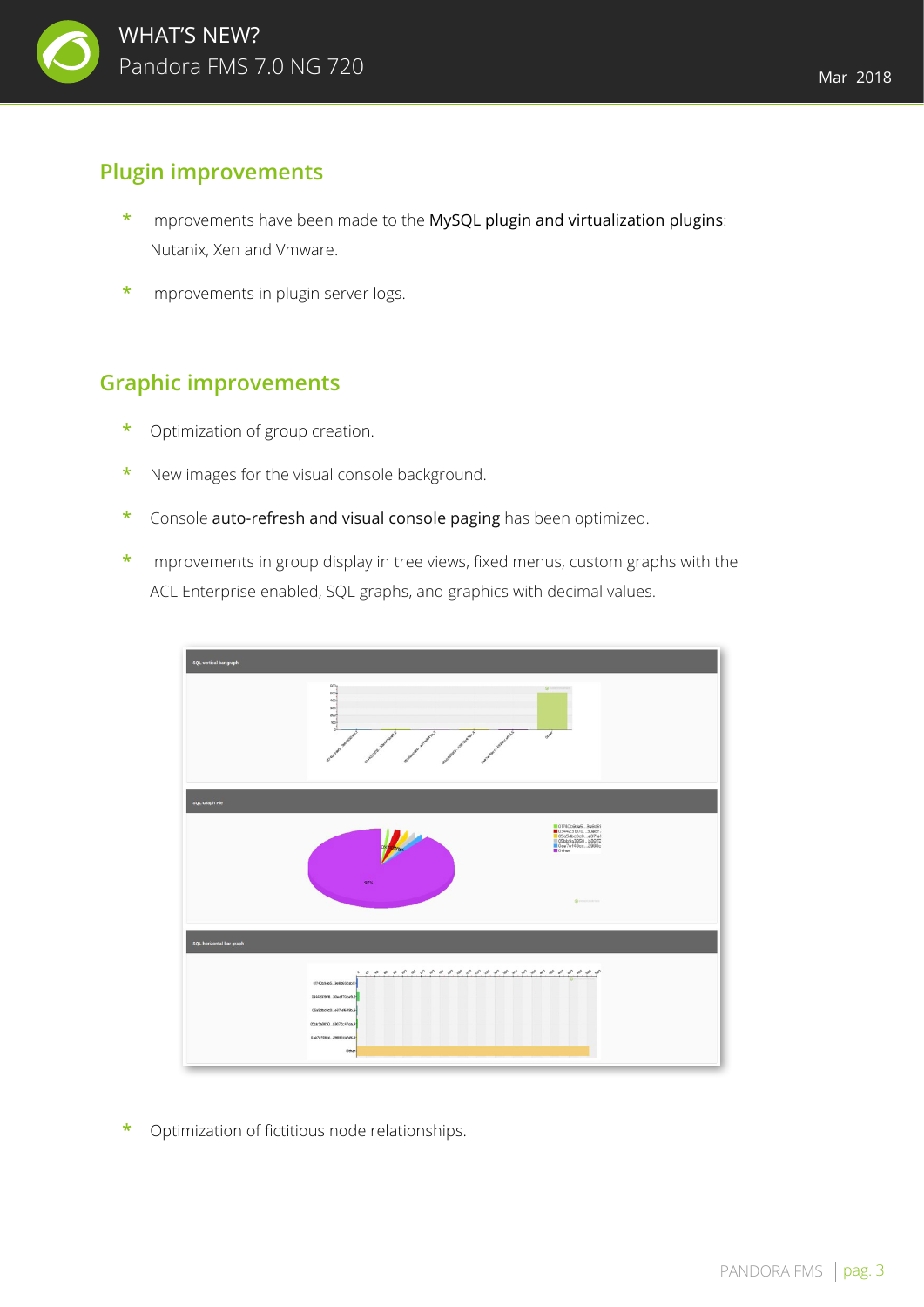

**\*** The posibility to count items after searching in the tree view has been included.

| Search agent                                                                                              | agent_4 | Show full | $\qquad \qquad \Box$ | Agent status | All<br>Filter<br>$\mathbf{v}$<br>$-0$ |
|-----------------------------------------------------------------------------------------------------------|---------|-----------|----------------------|--------------|---------------------------------------|
| Found items: 4                                                                                            |         | hirearchy |                      |              |                                       |
| n                                                                                                         |         |           |                      |              |                                       |
| $\begin{array}{c} \boxed{4} \\ \boxed{3} \end{array}$ Servers (14 : 5 : 1 : 8)<br>D Unknown (15 : 2 : 13) |         |           |                      |              |                                       |
| $\Box$ Web (15 : 5 : 3 : 7)                                                                               |         |           |                      |              |                                       |
| $\boxed{1}$ Workstations (34 : 9 : 4 : 21)                                                                |         |           |                      |              |                                       |

# **Improvements in Cluster display**

With respect to the new cluster functionality announced in the previous release, we have continued to work on its optimization by making a series of improvements in the following aspects:

- **\*** Cluster modules history.
- **\*** Inclusion of the identification of cluster agents in the database configuration.

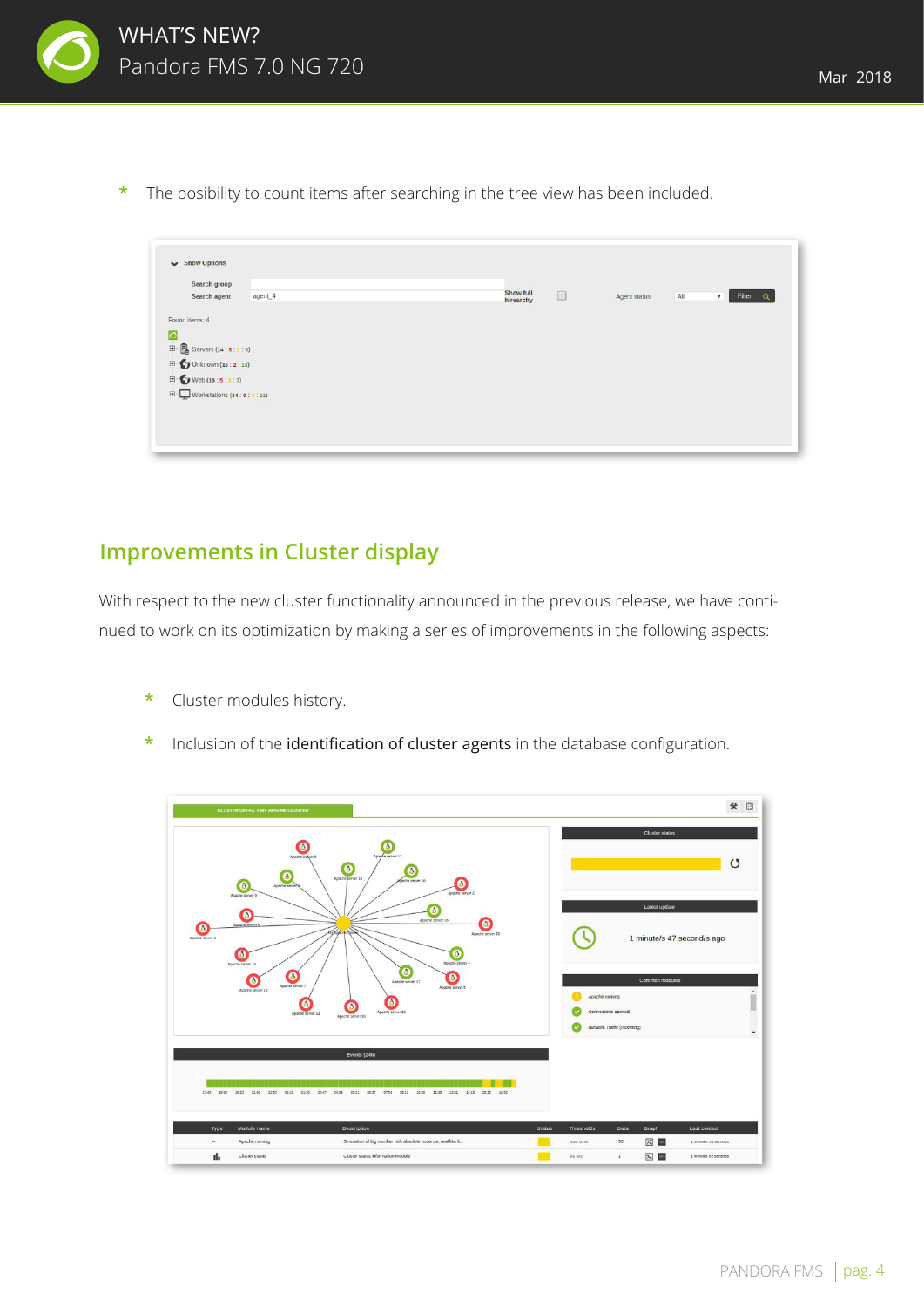

# **Improvements in the functioning of policies and massive operations**

- **\*** A new script has been created to copy agents from one policy to another.
- **\*** Optimization of the secure mode of agents in the application of policies.
- **\*** New fields have been included in massive operations.
- **\*** Improvements in the performance of massive operations to change the value of modules.
- **\*** Filtering of uninitialized modules in massive operations has been improved.

#### **Improvements in alerts and events**

Service module alerts performance has been improved.

|           |               | $\langle$ [0][1][2][3][4][5][6][7][8][9][10][11][12][13][14] > >  |                           |                       |                                   |                       |  |
|-----------|---------------|-------------------------------------------------------------------|---------------------------|-----------------------|-----------------------------------|-----------------------|--|
| ID        | <b>Status</b> | <b>Event Name</b>                                                 | Agent name                | Timestamp             | <b>Agent Module</b>               | <b>Tags</b><br>Action |  |
| #44714002 | $\star$       | Module 'CPU used %' is going to WARNING (75)                      | <b>Customer2 services</b> | March 12, 2018, 18:31 | CPU used %                        | Q                     |  |
| #44714001 | $\star$       | Module 'RAM used %' is going to WARNING (94)                      | <b>Customer1</b> services | March 12, 2018, 18:31 | RAM used %                        | Q                     |  |
| #44714000 | $\pm$         | Module 'CPU Free' is going to CRITICAL (91)                       | agent 479                 | March 12, 2018, 18:31 | <b>CPU Free</b>                   | Q                     |  |
| #44713941 | $\pm$         | Module 'Connections opened' is going to WARNING (404)             | agent 496                 | March 12, 2018, 18:31 | <b>Connections opened</b>         | Q                     |  |
| #44713974 | $\star$       | Module 'Connections opened' is going to WARNING (447)             | agent 499                 | March 12, 2018, 18:31 | <b>Connections opened</b>         | Q                     |  |
| #44713999 | $\pm$         | Module 'CPU IOWait' is going to CRITICAL (64)                     | mysql server              | March 12, 2018, 18:31 | <b>CPU IOWait</b>                 | $\mathbf{\mathbb{Q}}$ |  |
| #44713937 | $\star$       | Module 'CPU Usage' is going to WARNING (76)                       | agent 495                 | March 12, 2018, 18:31 | <b>CPU Usage</b>                  | Q                     |  |
| #44713996 | $\pm$         | Module 'CPU used %' is going to WARNING (78)                      | <b>Customer1 services</b> | March 12, 2018, 18:31 | CPU used %                        | Q                     |  |
| #44713965 | $\pm$         | Module 'Network Traffic (Incoming)' is going to CRITICAL (940022) | agent 498                 | March 12, 2018, 18:31 | <b>Network Traffic (Incoming)</b> | Q                     |  |
| #44713954 | $\mathbf{r}$  | Module 'Network Traffic (Incoming)' is going to CRITICAL (940295) | agent 497                 | March 12, 2018, 18:31 | <b>Network Traffic (Incoming)</b> | Q                     |  |
| #44713987 | $\pm$         | Module 'Network Traffic (Incoming)' is going to CRITICAL (987346) | agent 500                 | March 12, 2018, 18:31 | <b>Network Traffic (Incoming)</b> | Q                     |  |
| #44713955 | $\star$       | Module 'Network Traffic (Outgoing)' is going to CRITICAL (987205) | agent 497                 | March 12, 2018, 18:31 | Network Traffic (Outgoing)        | Q                     |  |
| #44713908 | $\mathbf{r}$  | Module 'Connections opened' is going to WARNING (434)             | agent 493                 | March 12, 2018, 18:31 | <b>Connections opened</b>         | Q                     |  |
| #44713855 | $\pm$         | Module 'Network Traffic (Incoming)' is going to CRITICAL (984612) | agent 488                 | March 12, 2018, 18:31 | <b>Network Traffic (Incoming)</b> | Q                     |  |
| #44713833 | $\star$       | Module 'Network Traffic (Incoming)' is going to CRITICAL (997156) | agent 486                 | March 12, 2018, 18:31 | Network Traffic (Incoming)        | Q                     |  |
| #44713809 | $\star$       | Module 'Connections opened' is going to CRITICAL (456)            | agent 484                 | March 12, 2018, 18:31 | <b>Connections opened</b>         | Q                     |  |
|           |               |                                                                   |                           |                       |                                   |                       |  |

- We have optimized the way we evaluate rules in event alerts.
- **\*** Improvements have been made in the responses to events.
- **\*** We have created an event response macro.